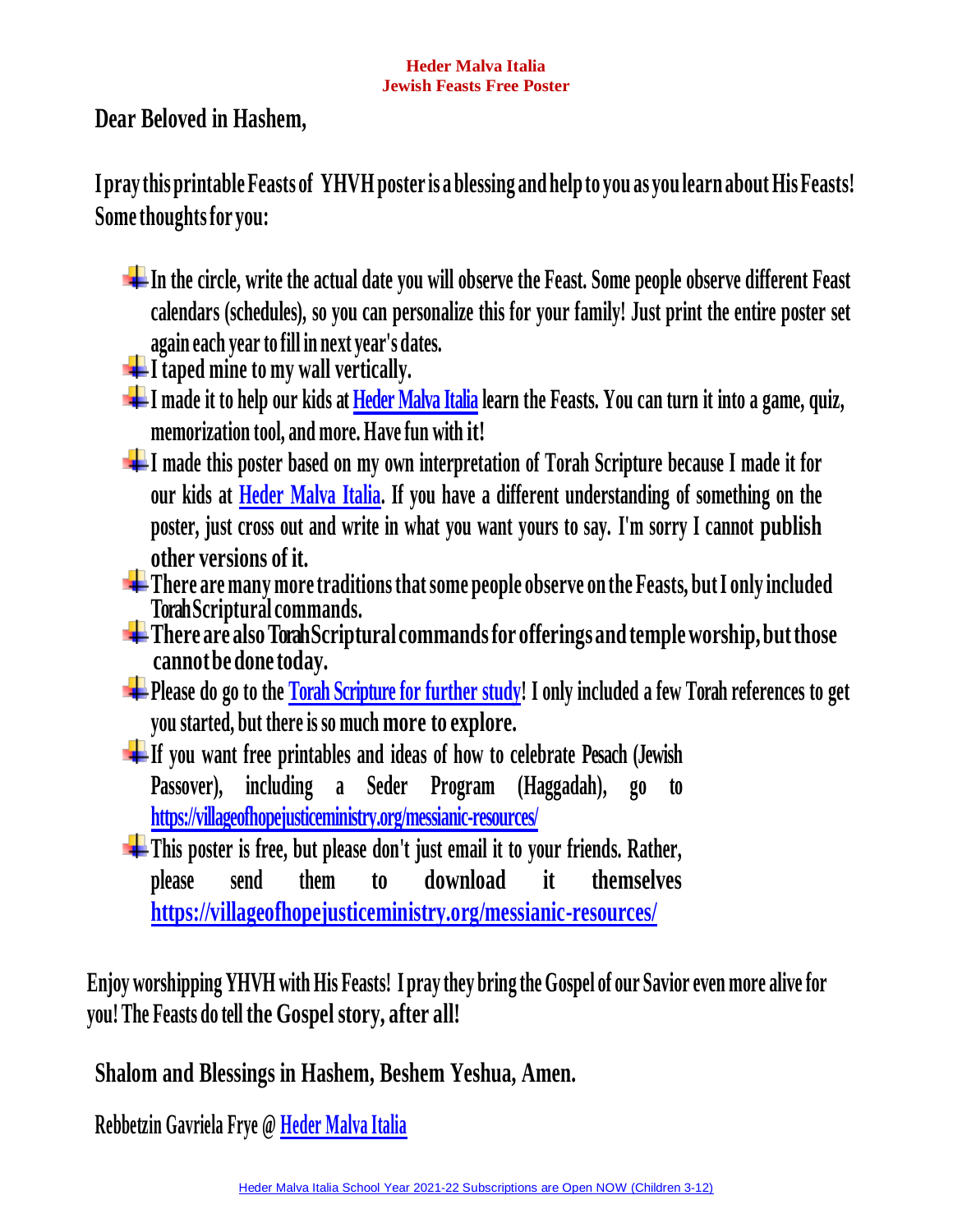### FEASTS OFYHVH

### SABBATH **When we do it**

**It's also called Shabbat. Ex. 20:8-11, Lev. 23:3, Neh. 10:31**

**WHEN Sabbath is every week, from sundown Friday to sundown Saturday.**

**DO: Keep it holy (set apart, special.) Rest.**

Have a holy convocation (gather with other believers). Friday is a day of preparation for the Sabbath in addition **to your usual Fridaywork.**

DON'T: Do no work (this means money-making work & business). Do not buy or sell. Don't make your servants **or animals work. Thus, don't go to restaurants, movies, shopping, anywhere where people are working to serve you.**

**FULFILLMENTINYESHUAYeshuaisLordoftheSabbath(Matt12:8),There remainsaSabbathrest(Heb.4)**

### Pesach (PASSOVER)

**When we do it**

**Ex.12:1-27,Ex.13:3-16,Lev23:4-8,Num.9:1-14,Num.28:16-25,Deut16:1-8, 1 Cor. 5, 11**

**ItisalsocalledPesach.Passoverisameal,notaday.Itkicksoffthebeginningofthe**

**FirstDay ofUnleavenedBread,sothePassover mealandthe1stDay ofUnleavenedBreadare combinedhere.** WHEN In the first month, on the fourteenth day at sundown is the Passover meal. The Feast of Unleavened Bread **lasts 7 days.**

**Passover is a meal that happens at sunset which kicks off the Feast of Unleavened Bread.**

DO: Before Passover, clean all the leaven from your home and think and pray about removing all sin or false teaching from your life. For the Passover meal: Eat lamb. (Some folks do not eat lamb.) Eat matzah. Eat bitter herbs. Drink wine **(or grape juice).Remember Redemptionby remembering theExodus andthe deathof Yeshua. Tell the Exodus story to** the children. Remember Yeshua's spilled blood and pierced body. The first Day of Unleavened Bread is a Sabbath. Do rest and gather with believers. For the entire week of Unleavened Bread: Keep leaven out of your home. Eat only **unleavened food. Eat unleavened bread (matzah) each day.**

**DON'T: Onthe firstDayofUnleavenedBreaddon'tdoanywork,don'tmakeanyone elsework, anddon'tbuy or sell. For the entire week don't eat leavened bread.**

**FULFILLMENTINYESHUA Yeshua'sdeathandburial.**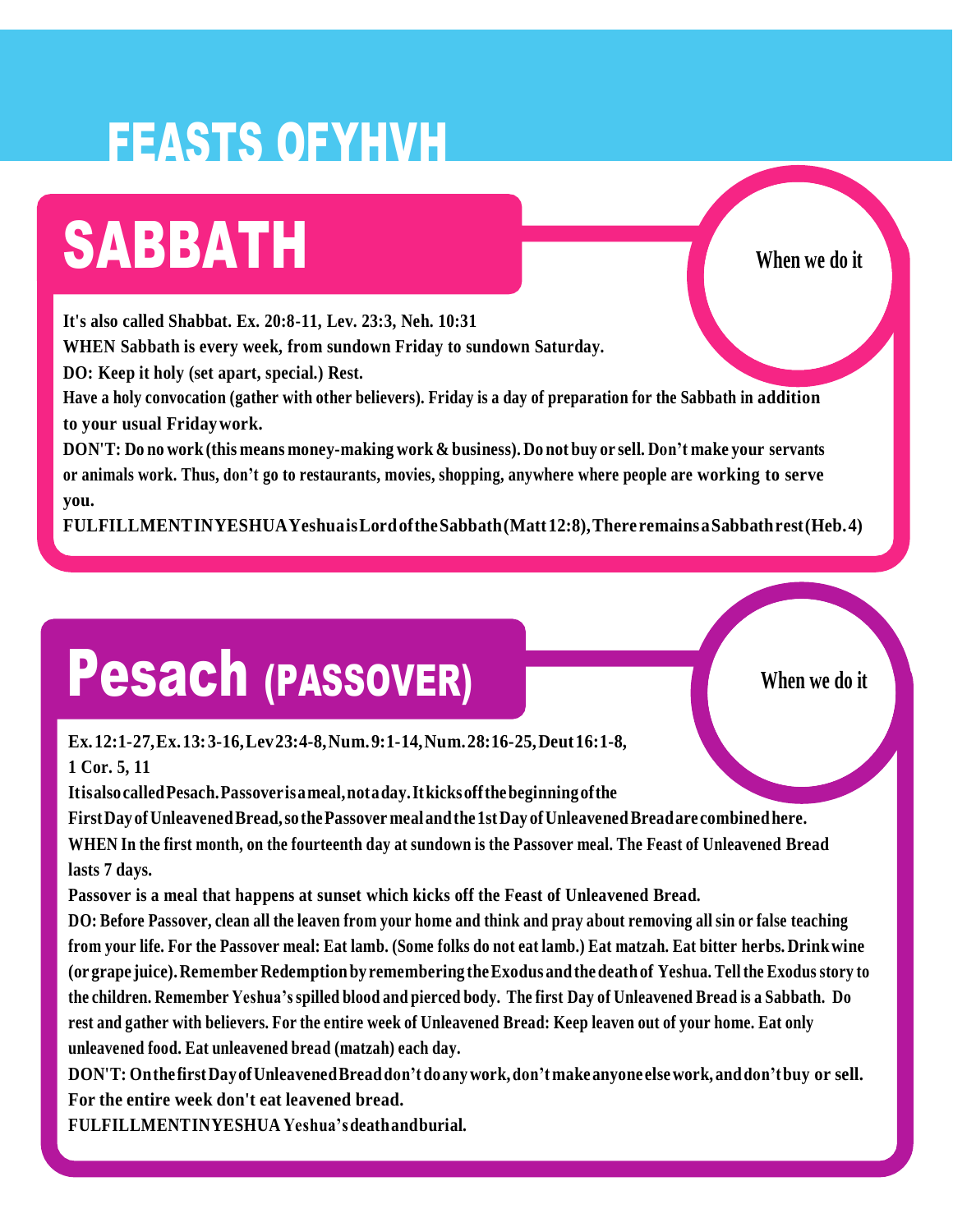### **LAST DAY OF UNLEAVENED BREAD THE When we do it**

 **When we do it**

**WHENIt's the last day of the Feast of Unleavened Bread so it's on the 21st day of the**

**1st Hebrew month, sundown to sundown. DO: This day is a Sabbath so keep it holy (set apart, special). Rest. Have a holy convocation. DON'T: Do no work. Do not buy or sell. Don't make your servants or animals work. FULFILLMENT IN YESHUA Yeshua's death and burial.**

**DAY OF FIRSTFRUITS**

**WHEN The day after the Sabbath which occurs during the Feast of Unleavened Bread.** ABOUT First fruits is a day that always occurs during the Feast of Unleavened Bread. It's not technically a Feast Day by **itself, but it should be observed with a holy convocation. FULFILLMENT IN YESHUA Yeshua's Resurrection**

# SHAVUOT

**It is also called the Feast of Weeks and Pentecost. Lev. 23:15-22, Deut. 16:9-12, Acts 2 WHEN On the 50th day after the Day of First fruits, sundown to sundown. On the day of First fruits,start counting seven weeks, or seven Sabbaths. The day after that 7th Sabbath is Shavuot. This is called "Counting the Omer."** DO: Count the 50 days until Shavuot. This day is a Sabbath so keep it holy (set apart, special). Rest. Have a holy **convocation. DON'T: Do no work. Do not buy or sell. Don't make your servants or animals work. FULFILLMENTINYESHUA TheHolySpiritcamedowninamiraculousway50daysaftertheResurrectionof Yeshua. (Tradition says the Torah was given at Sinai on Shavuot.)**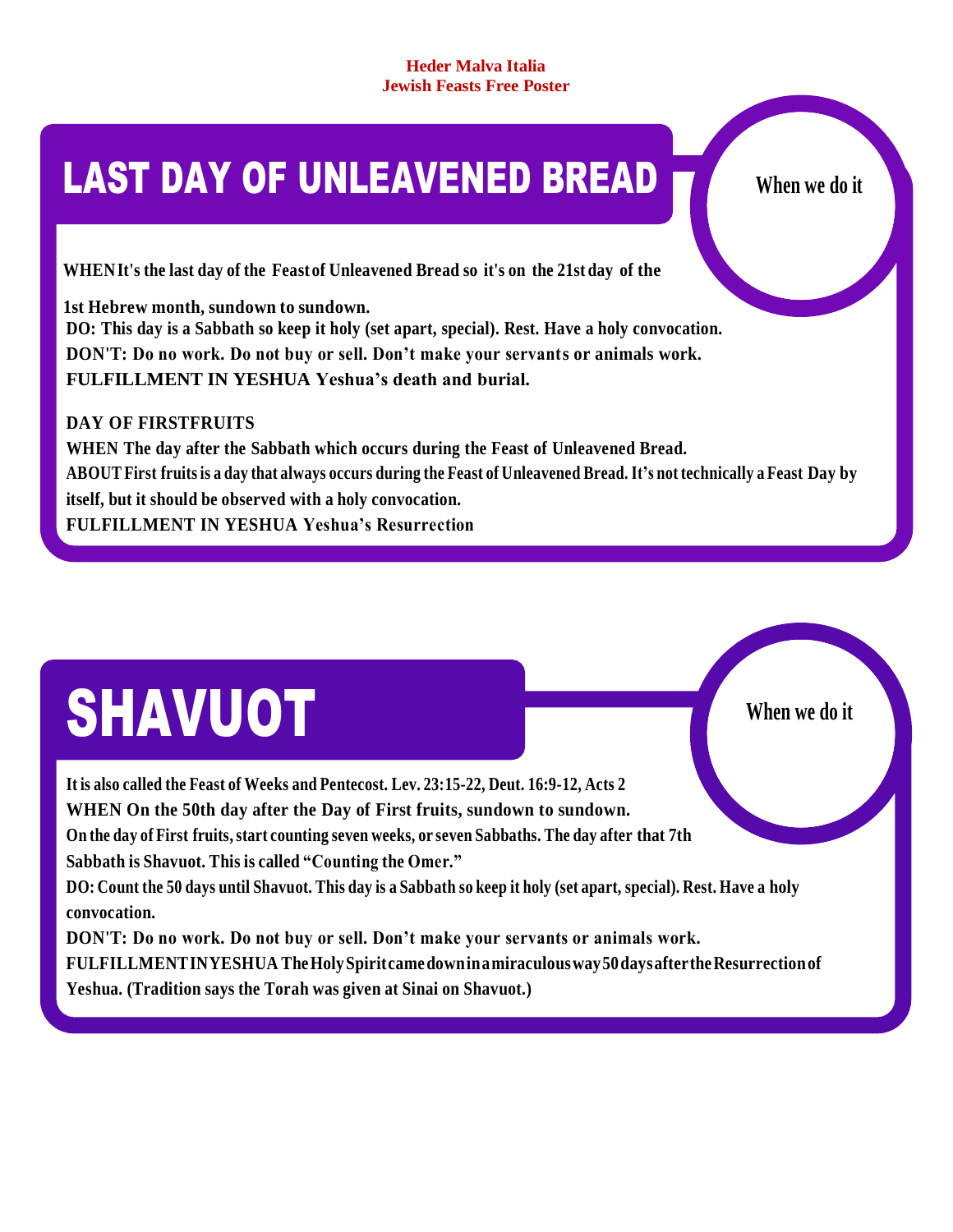### **YOM TERUAH When we do it**

**It is also called the Feast of Trumpets and the Day of Shouting Lev. 23:23-25, Num.**

**10:1-10, 29:1-6,Is. 27:13, Zec. 9:14. 1 Thess. 4:13-18**

**WHEN It's on the 1st day of the 7th Hebrew month, sundown to sundown.**

DO: Blow trumpets, shofars, shout, and make a joyful noise! This day is a Sabbath so keep it holy (set apart, special). **Rest. Have a holy convocation.**

**DON'T: Do no work. Do not buy or sell. Don't make your servants or animals work.**

**FULFILLMENTINYESHUAYeshuahasnotfulfilledthisFeastyet.Manybelievehemayreturnonthisday.**

# YOM KIPPUR

**When we do it**

**It is also called the Day of Atonement. Lev. 16:1-34, Lev. 23:26-32, Num. 29:7-11, Rom. 3:21-26, Rom. 5:9-11, Heb. 9-10, 1 John 1:9 WHENIt'sonthe 10thdayofthe7thHebrewmonth,sundowntosundown.**

DO: Afflict/humble ourselves. (Most believe this means to fast for the entire day.) This is the most holy day. The **consequences of breaking this command are very severe in Scripture. This day isthe holiest Sabbath.**

**DON'T: Don'tdoanywork,absolutelynone.Donotbuyorsell.Don'tmakeyour servantsoranimalswork. FULFILLMENTINYESHUA Most believe the fulfillment to be that Yeshua made our final atonement and becameourhighpriest,soatthe future dayofjudgment,wewillfindthepricehasbeenpaidforour sins with his blood, butfor those not writtenin theLamb'sBook ofLife,it will be aday ofsevere judgement. Many fast and pray for the lost on this day.**